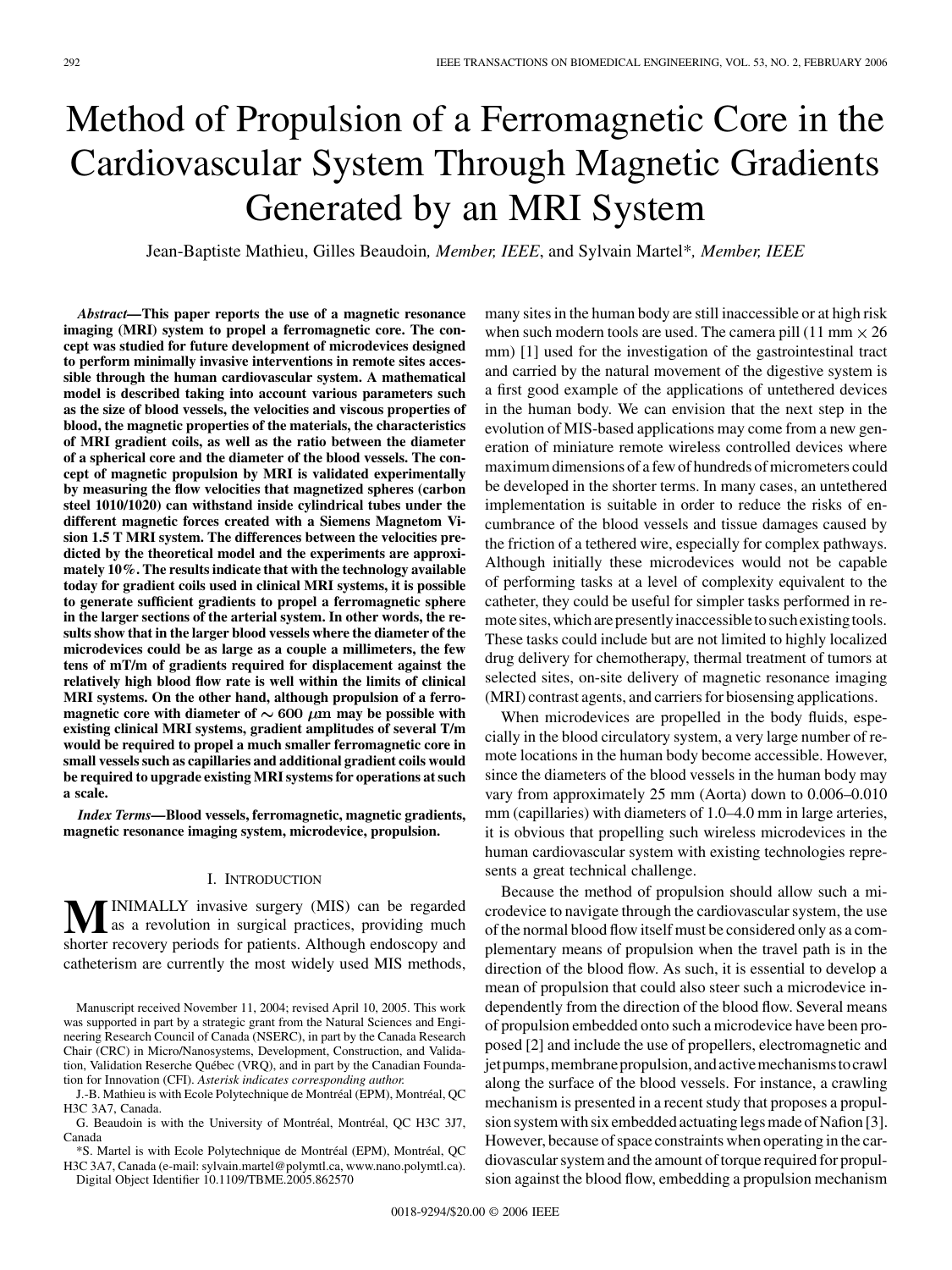is not only a major task, but if feasible, it would restrict significantly the amount of volume available within such microdevices to embed MIS-based functionality.

In order to achieve further miniaturization, the proposed propulsion technique consists of applying magnetic gradients generated by an MRI system to exert a displacement force on a ferromagnetic core embedded onto a miniature untethered device [\[4](#page-6-0)], [[5\]](#page-6-0). Since MRI systems generate magnetic gradients and also provide the imaging modality, interfaces, and control within an infrastructure already accessible in clinics and hospitals, the technique is referred here to as magnetic resonance propulsion (MRP) [\[6](#page-6-0)]. Other aspects of such MRP systems that are tightly linked to the propulsion have been identified [[6\]](#page-6-0) and include primarily the tracking method through MRI-based image distortions generated by the ferromagnetic core [\[7](#page-6-0)] and the real-time navigational control of the device within the constraints of a clinical MRI system. Here, only the method of propulsion is addressed in more details.

The use of magnetic gradients to move objects is not recent. One of the first projects, named video tumor fighter (VTF) initiated by the University of Virginia at the end of the eighties [[8\]](#page-6-0)–[\[14](#page-6-0)] was aimed at moving a ferromagnetic cylinder (thermoseed) through brain tissue so that the cylinder could reach a brain tumor. Once the tumor was penetrated, eddy currents heated the thermoseed. Propulsion of the thermoseed was achieved magnetically by induction coils. The required magnetic field gradients were as high as 5–7 T/m. Although not used in its original form, the technology is currently applied to deflect ferromagnetic tipped catheters [[15\]](#page-6-0).

At Tohoku University, a magnetic propulsion system for small devices in the human body was developed. The system is composed of a screw-shaped cylinder containing a magnet (1–2 mm in diameter and 8–15 mm in length). By applying a rotating magnetic field, the device rotates around its main axis and digs its way through tissues. The velocity of the device is a function of the magnetic moment, the number of revolutions of the magnetic field/s and the pitch of the screw [\[16](#page-6-0)]–[[24\]](#page-6-0).

Following the above examples and our primary studies on using magnetic gradients from an MRI to propel a microdevice in the blood vessels, a team at ETH Zurich recently proposed to use Maxwell coils to generate magnetic field gradients in order to produce propulsion forces for microrobots in body fluids [\[25](#page-6-0)].

Although the methods of propulsion using magnetic gradients are not new, the use of a MRI to propel such microdevices is new. Although constrained by the characteristics of clinical MRI systems, this approach offers significant advantages at the system level when compared to other methods. As a matter of fact, MRI system are already implanted in hospitals and provide imaging, tracking, computation, analysis, human interface, gradient coils, cooling systems, real-time navigational control, and several more aspects are tightly linked to the method of propulsion in order to realize a complete and effective system [[6\]](#page-6-0).

#### II. THEORETICAL MODEL

As a first approximation, a homogeneous spherical microdevice or core is considered in this paper. The preponderant forces acting on this microdevice are the magnetic force provided by the MRI system and the drag force applied by the blood flow. The weight of the microdevice and its buoyancy can be neglected in small blood vessels because such parameters are smaller than the drag force by several orders of magnitude. This is not applicable for larger devices since the effects of buoyancy and weight become comparable to that of the drag force. The drag force  $D$  encompassed by a sphere in an infinite extent of fluid is expressed as

$$
D = \frac{1}{2}\rho_f u^2 A C_D.
$$
 (1)

The drag force is a function of fluid density  $\rho_f$ , the relative velocity denoted  $u$  between the immersed body and the fluid, the frontal area  $A$  of the immersed body, and the drag coefficient  $C_D$ . The drag coefficient  $C_D$  is a function of the Reynolds number Re [[26\]](#page-6-0).

For a spherical body, it is expressed as

$$
C_{D\text{sphere}} \approx \frac{24}{\text{Re}} + \frac{6}{1 + \sqrt{\text{Re}}} + 0.4; 0 \le \text{Re} \le 2 \times 10^5
$$
 (2)

with

$$
\text{Re} = \frac{\rho_f ud}{\mu}.\tag{3}
$$

In  $(3)$ , d is the diameter of the spherical ferromagnetic core and  $\mu$  is the viscosity of the fluid.

According to Stokes law of resistance, the drag force in a low Reynolds number ( $\text{Re} < 1$ ) flow is no longer a function of the fluid's density but is linearly proportional to the velocity u, viscosity  $\mu$  and sphere diameter d [[27\]](#page-6-0)

$$
D_{\text{Stokes}} = 3\pi \mu du; \quad 0 \le \text{Re} \le 1. \tag{4}
$$

These conditions prevail in the smallest blood vessels (capillaries to small arterioles or venules). In the scope of this paper's experimental conditions, the Reynolds number is comprised between 1000 and 3000. Hence, (1) and (2) will be used instead of Stokes law of resistance.

For endovascular applications, the effect of the blood vessels walls on the drag force has to be taken into account. Although for some blood vessels such as arteries, the diameter of the blood vessels may vary due to cycles of heart contraction, the initial model is simplified by considering the blood vessels as rigid cylindrical tubes.

The drag force acting on a rigid sphere inside a cylindrical tube is a function of  $\lambda$  which is the ratio between the sphere's diameter d and the tube's diameter  $d_t$  as described in [[28\]](#page-6-0)–[\[32](#page-6-0)]. Many wall effect correlations exist covering many Reynolds numbers ranges. In [\[30](#page-6-0)], correlations working for Reynolds numbers from 0.01 to 10 000 are proposed by Kehlenbeck and Di Felice. These correlations are very useful to define design rules in the cardiovascular system where  $0.001 < \text{Re} < 10000$ . Nevertheless, Munroe proposed a simple empirical correlation to calculate the terminal velocity  $u_t$  of a sphere with Reynolds number between 1000 and 3000 in a tube and  $\lambda < 0.6$  in [\[32](#page-6-0)]. Since these Re and  $\lambda$  conditions are the ones existing in the experimental setup described in this paper, Munroe's simpler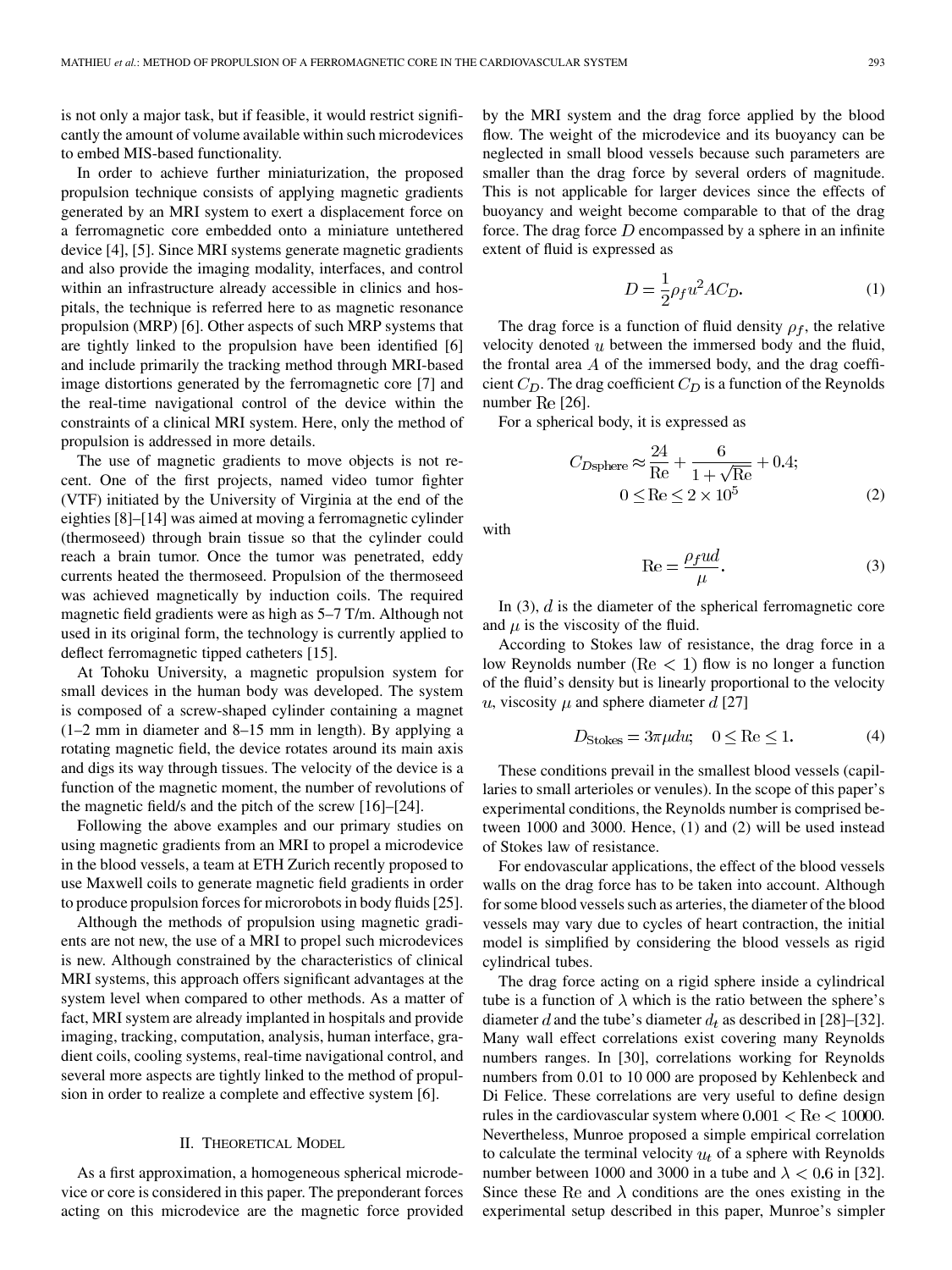correlation was used instead of Kehlenbeck and Di Felice's to compare with our data. Munroe's study expressed the wall effect as a ratio between the velocity  $u_t$  of the sphere in a cylindrical tube and its velocity  $u_{t\infty}$  in an infinite extent of fluid. As showed in (5)

$$
\frac{u_t}{u_{t\infty}} = 1 - \lambda^{1.5}.\tag{5}
$$

Even though this correlation was developed for a sphere subjected to its own weight, the effect of other forces such as the magnetic force or the buoyancy can be regarded as a change in the density of the sphere.

Once  $u_{t\infty}$  and  $\text{Re}_{t\infty}$  are known,  $C_{D\text{sphere}}$  and  $D_t$  are computed. The magnetic force required to overcome the drag force acting on a spherical microdevice in a blood vessel can be estimated by applying Newton's third law and taking into account the weight of the microdevice, the buoyancy from the fluid and the drag force at equilibrium

$$
\vec{D}_t = \vec{F}_m + \vec{W} + \vec{b} \tag{6a}
$$

$$
\left| \vec{D}_t \right| = \frac{1}{2} \rho \cdot u_{t\infty}^2 \cdot A \cdot C_{D_{\text{sphere}}}. \tag{6b}
$$

In our experimental setup, the Reynolds number and diameter ratio are comprised in the validity range of (5). Hence, this simple calculation method provides an estimation of the magnetic force required for the displacement of the sphere under our experimental conditions.

It is clear that the magnetic force has to be stronger than the drag force to produce displacement against the blood flow. Due to the pulsed nature of the blood flow, the magnetic particle will tend to oscillate while being controlled in the blood vessels. Hence, the control software that is being developed in our laboratory is synchronized with electrocardiogram measurements in order to compute its feedback command. Its refresh rate has to be fast enough to allow a stable control. In clearer terms, it must compute a new command several times/s in order to compensate heartbeat which frequency is around 1 Hz. It is of interest to note that blood flow oscillations are damped by vessels walls and become smaller and smaller as the blood travels further from the heart.

In order to achieve a strong magnetic force, the parameters to be maximized are the magnetization of the microdevice and the magnetic field gradient generated by the gradient coils of the MRI system. The magnetic force is expressed as

$$
\vec{F}_{\text{magnetic}} = RV_{\text{ferro}} (\vec{M} \cdot \nabla) \vec{B}.
$$
 (7)

In (7),  $F_{\text{magnetic}}$  is the magnetic force (N), M is the magnetization of the material  $(A/m)$ ,  $V_{\text{ferro}}$  is the volume of the ferromagnetic body  $(m^3)$ , B is the magnetic field (T), and  $(M\nabla)B$ is the directional derivative of the magnetic field. The term  $R$  is the duty cycle representing the time that the magnetic gradients are applied within each cycle as described later in more details.

Clinical MRI systems currently provide tens of mT/m of gradients in any direction for imaging purposes. Such gradients can also be used to produce a magnetic force vector in any directions through the magnetic coils. To produce a strong magnetic force, magnetic materials having strong magnetization are required. In this context, ferromagnetic materials are suitable because they

have the strongest magnetization with a saturation value represented as  $M_{\text{sat}}$  which is higher than other magnetic materials. The amplitude of  $M_{\text{sat}}$  is the most important magnetic characteristics for propulsion since typical 1.5 T magnetic fields found in clinical MRI systems are strong enough to saturate a ferromagnetic core. Permendur with the highest saturation magnetization ( $M_{\text{sat}} = 1.950 \times 10^6$  A/m) is of particular interest in this application since it could provide the highest magnetic force/unit of volume.

# III. EXPERIMENTS

Experiments were conducted in order to measure the influence of magnetic field gradients from an MRI system on a ferromagnetic sphere. The experimental setup consisted of a cylindrical rigid polymethylmethacylate (PMMA) tube containing the ferromagnetic sphere acting against a flow of water circulating though the tube. For each experiment, the tube was oriented along the  $x$ ,  $y$  and  $z$  directions within the bore of a 1.5 T Siemens Magnetom Vision MRI scanner capable of providing maximum gradients of 25 mT/m. This paper focuses on the results obtained along the  $y$  direction or vertical axis since these data are the most relevant in terms of the effect of weight and buoyancy. Data obtained along the horizontal directions can be found in our previous studies [[4\]](#page-6-0), [\[33](#page-6-0)].

During propulsion, the excess of heat in the coils is also a constraint. The cooling system for the gradient coils in a standard MRI system is designed for imaging purpose and as such, it cannot evacuate the excess of heat generated by the coils when used continuously at maximum amplitude. When used to propel a ferromagnetic core, a larger duty cycle is required compared to imaging and thus, the temperature of the coils is reduced during the experiments by applying lower gradient amplitudes in order to increase the duty cycle.

The ferromagnetic spheres used for the experiments were made of 1010/1020 carbon steel with a diameter of 3.14 mm. The saturation magnetization of this alloy is  $M_{\rm sat} = 1.376 \times$  $10^6$  A/m with a saturating magnetizing induction of  $B_{\text{sat}} =$ 0.734 T. These values were measured with a Princeton Applied Research Corporation 155 vibrating sample magnetometer [[34\]](#page-6-0) and an F.W. Bell 610 Hall Effect Gaussmeter [\[35](#page-6-0)]. These spheres were saturated when placed inside the 1.5 T MRI system  $(B_0 = 1.5 \text{ T} > B_{\text{sat}} = 0.734 \text{ T})$ . A pump (March MDXT-3) [[36\]](#page-6-0) and a variable area flowmeter [\[37](#page-6-0)] equipped with a control valve were placed outside the room where the MRI system was installed. Inside the MRI bore, the flexible PVC tubing was connected to a straight cylindrical PMMA tube with a diameter of 6.65 mm. The PMMA tube was placed vertically inside the MRI bore ( $y$  direction). The tube was supported by three PMMA plaques that could be oriented independently to adjust the tube along the vertical axis. For each experiment, a 1010/1020 carbon steel sphere was placed inside the PMMA tube with the water flowing upward. One filter was placed at each extremity of the tube to maintain the sphere within its boundaries. A second valve was placed at the outlet of the PMMA tube and was used to adjust the water flow. This valve was completely made of plastic since it was placed inside the MRI bore. Fig. 1 shows photographs of the experimental setup.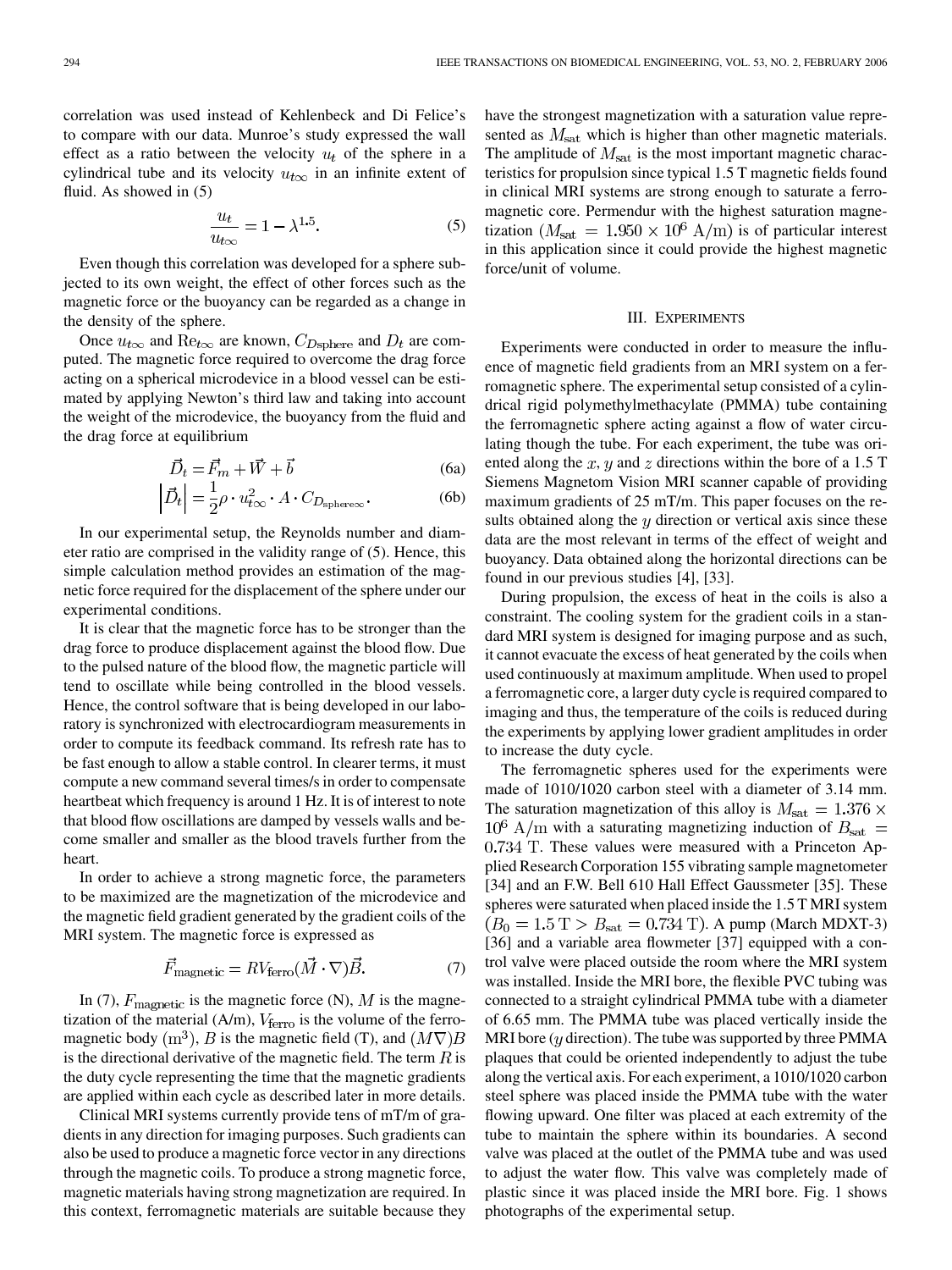

Fig. 1. Photographs of the experimentation setup showing the vertical tube where the ferromagnetic sphere was placed and the orientation of the setup inside the MRI bore.

During the experiments, the ferromagnetic sphere was under the influence of the drag force  $D$ , propulsion magnetic force  $F_{\text{MaeProov}}$ , the buoyancy b and of its own weight W. The following gradients were applied: 18 mT/m, 16 mT/m, 14 mT/m, 12 mT/m, 9 mT/m, 8 mT/m, 7 mT/m,  $-7$  mT/m,  $-8$  mT/m,  $-9$  mT/m,  $-12$  mT/m,  $-14$  mT/m,  $-16$  mT/m, and  $-18$  mT/m. A positive gradient generates an upward magnetic force while a negative gradient generates a downward magnetic force. For each gradient value, a duty cycle  $R$  of 83.3% was used with a 12-ms period (i.e., 10 ms of continuous applied gradient within each period of 12 ms) and other experiments were performed with a continuous 5 ms of gradients (41.667% duty cycle). In the initial phase, the position of the ferromagnetic sphere was stabilized and the water flow was measured prior to the application of a gradient. Once the gradient was applied, the position of the ferromagnetic sphere was stabilized again and the new water flow rate was measured. For each gradient-duty cycle combination, the equilibrium water flows were measured three times and averaged. The mean water velocity  $u_t(m/s)$ was calculated by dividing the equilibrium flow measurement  $\mathcal{Q}(m^3/s)$  by the tube's cross sectional area  $\mathcal{A}(m^2)$  according to  $Q = u_t A$ .

The mean water velocity without magnetic force was measured as  $441.35 \pm 5.51$  mm/s. In order to increase the quality of the data, the measurements were normalized according to the mean water velocity without magnetic force. The experimental



Fig. 2. Experimental average flow velocities versus applied gradients compared with theoretical flow velocities for water and blood. There is a good correlation between the values with a duty cycle of 83.33% and of 41.667% for the equivalent gradients.

setup aimed at simulating peripheral arteries and as such, the diameter of the tube and the corresponding flows were chosen to be of the same order of magnitude as the ones in adult's arteries.

### IV. RESULTS

In Fig. 2, the velocity measurements for each duty cycle  $R$ and magnetic field gradient combination is compared with the output of the theoretical model described previously for water and for blood. Experimental data are plotted by weighting the gradient amplitudes by the corresponding duty cycle. As shown in Fig. 2, a standard MRI system can generate enough magnetic force to propel a ferromagnetic sphere inside a flow in a duct with properties close to the ones found in real arteries in terms of diameter, fluid density, flow, and Reynolds number. Water was used instead of blood in these experiments. The reason for this choice was the necessity to use a transparent fluid for monitoring by visual means. Blood's density and viscosity being, respectively, 1.05 and 3.5 times higher than water, the theoretical prediction of the use of blood instead of water in our experiments taking these properties in account is also plotted in Fig. 2.

This vertical experimental setup allows the measurements to be freed from the influence of friction between the sphere and tube walls. It simulates an endovascular navigation case where the gradient coils would be strong enough to levitate the sphere  $(\nabla B \approx 60 \text{ mT/m}).$ 

For the experiments, two different duty cycles were used to confirm the relation between magnetic force and the term  $R$  in (7). The experimental results indicate that to make the ferromagnetic spheres withstand the same water flow rates, applying gradients of 18, 16, and 14 mT/m with  $R = 41.667\%$  gave the same results as using gradients of 9, 8, and 7 mT/m, respectively, with  $R = 83.33\%$  (measurements are less than 1 standard deviation away).

The theoretical values plotted in Fig. 2 were calculated from Munroe's correlation [[32\]](#page-6-0) by equating the drag force with the vector sum of the sphere's weight  $W$ , buoyancy  $b$ , and magnetic force  $F_{\text{magnetic}}$ , and weighted according to the duty cycle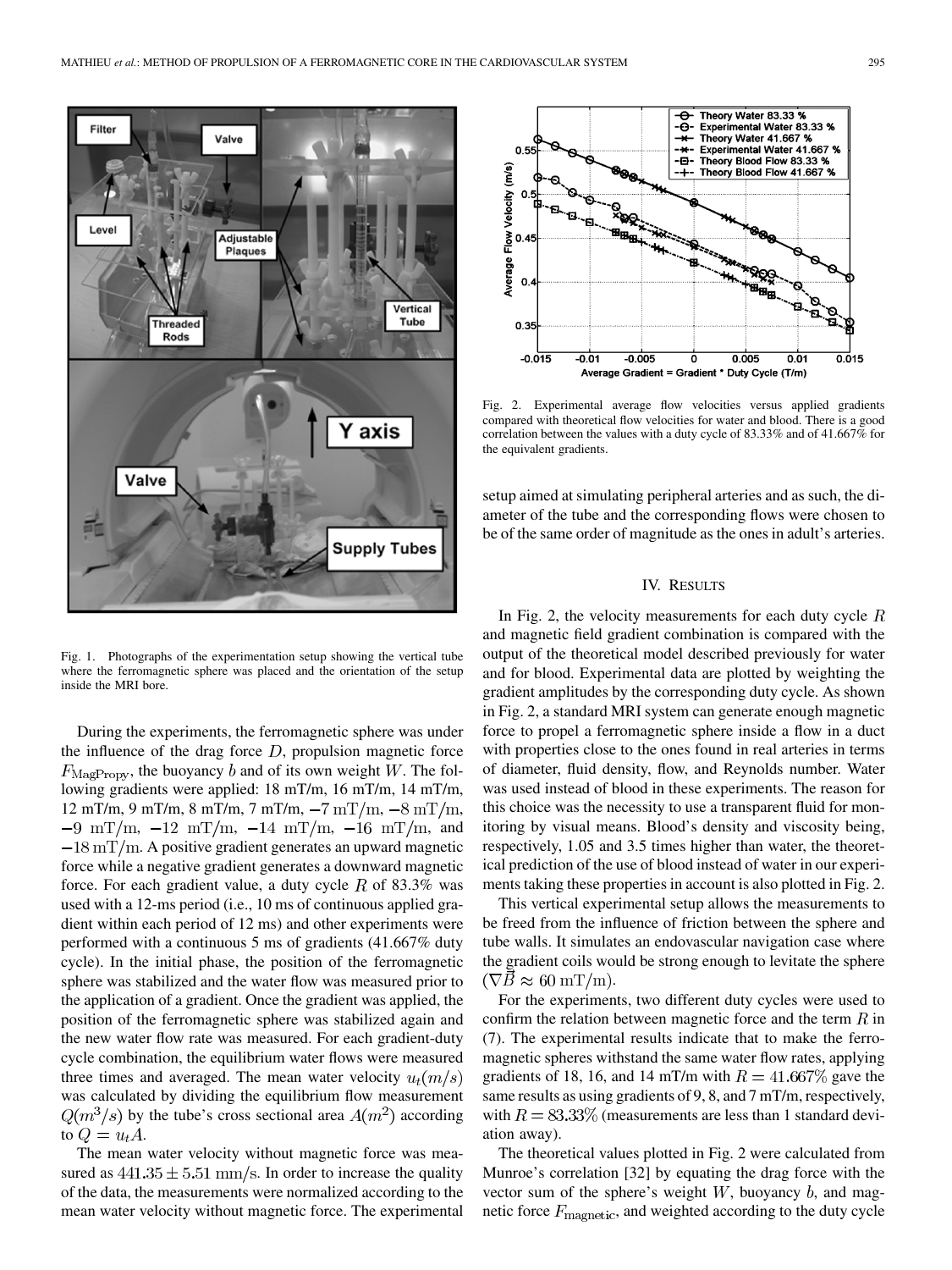. Munroe's correlation relies on measurements of the equilibrium velocity of spheres suspended in a tube and subjected to rising flows of water. The velocity of the flow is greatest in the center of the tube, and least at the walls, where it is retarded by friction. Hence, the smaller a sphere is compared to the diameter of the tube, the more it tends to drift radially in the tube. In Munroe's experiments, the spheres were physically constrained to remain centered in the tube. It was not the case in our experiments, where the sphere was free to drift radially in the tube. The differences between the theoretical calculations and the experimental data are 9.36% and 10.40% for  $R = 83.33\%$ , and  $R = 41.667\%$ , respectively. These differences are strongly dependent upon experimental conditions. We attribute them to experimental imprecisions due to fluctuations in drag force when the sphere drifts radially in the tube. In the human body, the velocity profile of the blood flow is different in every blood vessel with fluctuations over time. In this paper, a simple flow model such as Munroe's was used to compare with our data from the experimental setup.

The shape of the immersed body is of primary importance. An ellipsoid for instance, would experience a lower drag force than a sphere with the same volume providing the capability to withstand a higher flow rate since its drag coefficient  $C_D$ would be lower [\[38](#page-6-0)]. However, since a magnetized body tends to remain oriented in the direction of the magnetic field, core geometries such as ellipsoids or other nonspherical shapes can be a problem when navigating in tubes or blood vessels with complex geometries, in particular through curvatures with a relatively small radius.

## V. DISCUSSION

Other existing clinical MRI systems (for an example, see [[39\]](#page-6-0)) can generate 66 mT/m gradients, inducing up to 3.66 times more magnetic force (with 100% duty cycle) than the MRI system used in our experiments. Using such a system with a ferromagnetic sphere of the same dimensions but made of Permendur could generate up to 5.37 times more magnetic force when a duty cycle of 100% is used. Theoretical calculations predict that a Permendur sphere would have been able to withstand a 0.71 m/s water mean velocity under the same experimental conditions.

The proposed theoretical model was validated by comparison with other experimental studies [\[28](#page-6-0)], [\[32](#page-6-0)] and with the data obtained from our MRI-based propulsion experiments. This model allows us to evaluate the propulsion force required for ferromagnetic core of different dimensions to be propelled in blood vessels of different diameters.

The magnetic force  $\vec{F}_{\text{Mag}}$  from an MRP system must have two vectored components

$$
\vec{F}_{\text{Mag}} = \vec{F}_{\text{MagLev}} + \vec{F}_{\text{MagProp}} \tag{8}
$$

$$
\vec{F}_{\text{MagLev}} = -(\vec{W} - \vec{b}) = -\vec{W}_a. \tag{9}
$$

In a horizontal blood vessel for instance, a magnetic force  $F_{\text{Maglev}}$  is required for levitation to detach the ferromagnetic body from the lower wall of the blood vessel while the magnetic propulsion force  $F_{\text{MagProp}}$  (determined by estimating the



drag force on the ferromagnetic body) allows the ferromagnetic body to move against the blood flow. In the above equations,  $W$ is the weight of the ferromagnetic device,  $b$  is its buoyancy, and  $W_a$  the apparent weight.  $W_a$  can be a disadvantage in the case where the ferromagnetic device has to move upward, requiring an increase of the magnetic force  $F_{\text{Mag}}$ . But if the ferromagnetic core has to move downward,  $W_a$  would contribute to the movement and the required magnetic force  $F_{\text{Mag}}$  would be reduced accordingly as shown in Fig. 3.

In the conditions of Fig. 4, the drag force is stronger than the weight for small ratios of sphere/tube diameters. When the diameter ratio is increased, the weight of the ferromagnetic sphere becomes higher than the drag force until the wall effect becomes predominant. There is a region of sphere/tube diameter ratios where the weight of the sphere compared to the drag force is optimized and where higher terminal velocities can be reached.

In Fig. 4, the horizontal line corresponds to the unit force ratio. Between the two intersection points, the weight is stronger than the drag force and sphere moves downward if it is placed at a 1 m/s blood flow in a 2.5-cm tube. On the left and right hand side of the intersection points, the sphere is carried away by the blood flow. The optimal diameter ratio  $\lambda_{\text{Optim}}$  is the minimum of the  $f = D/W$  curve. In this case, it is  $\lambda_{\text{Optim}} = 0.42$ .

In our particular application, the forces acting on the ferromagnetic sphere are the drag force  $D$ , the weight  $W$ , the buoyancy b, and the magnetic force  $F_{\text{Mag}}$ . The last three forces are proportional to the volume of the sphere that is to say, to the cube of its radius. Hence, a sphere subjected to any combinations of these forces will show a similar optimal diameter than the one

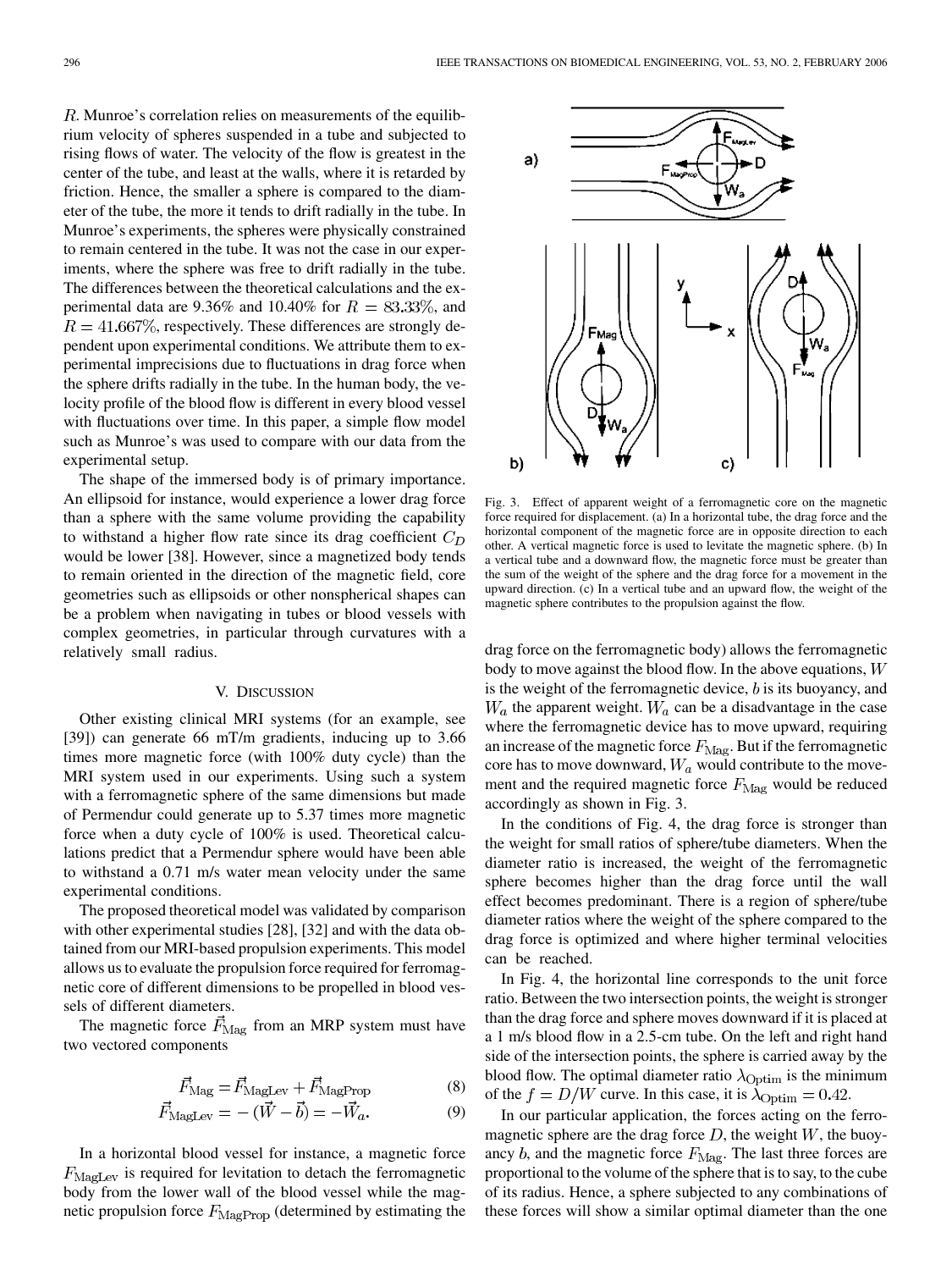

Fig. 4. Drag/weight ratio as a function of the sphere/tube ratio. The diameter of the tube is 2.5 cm, blood is considered as the fluid with flow velocity of 1 m/s. Optimal sphere/tube ratio is  $\lambda = 0.42$ .

computed for the falling sphere. The optimal sphere/tube diameter ratio is only a function of the cube of the radius. Hence, the  $f = \frac{drap}{\sum (volume force)}$  and  $f = \frac{drap}{r^3}$  both reach their minima with the same sphere/tube ratio. Therefore, the  $f = \frac{dr}{dt}$  function can be used to determine the optimal sphere radius for a given diameter of blood vessel and the corresponding blood flow parameters.

Based on our previous results, Fig. 5 shows a prediction of the magnetic field gradients that would be required to navigate a potential microdevice in the cardiovascular system. To be more realistic, the prediction assumes that 50% of the volume of the spherical microdevice is made of Permendur  $(M<sub>Sat</sub> = 1.9496 \times 10^6$  A/m) leaving 50% of the volume for the target application. The microdevice diameters that are used in calculations of Fig. 5, are chosen to optimize  $\lambda$  when the diameter of the blood vessel is fixed. In Fig. 5, propulsion gradients correspond to an average value over the gradient period, i.e., a 100 mT/m gradient with a duty cycle of 50% is equivalent to a gradient of 50 mT/m with a duty cycle of 100%.

In Fig. 5, to navigate in the aorta where the diameter of the blood vessel is in the order of 25 mm with a maximum blood flow velocity of  $\sim 100 \text{ cm/s}$ , a spherical microdevice with an overall diameter of 10.5 mm containing 50% Permendur would require a minimum of  $\sim 70$  mT/m with 100% duty cycle and adjusted to the change in velocity of the blood flow. An increase of the propulsion force could potentially be obtained by increasing the percentage of Permendur in the core for some applications. In veins and arteries with an inside diameter of the blood vessel of approximately 4–5 mm and a maximum average blood flow (not as pulsatile as the Aorta) of 0.3–5 cm/s and 10–40 cm/s for the veins and arteries, respectively, a very small gradient amplitude would be required for the veins but problematic in the case where the flow increases to more than approximately 30 cm/s in arteries depending on the duty cycle used. In large veins (5–30 mm inner diameter), the average blood velocity is between 15 and 20 cm/s with a maximum blood velocity between 50 and 90 cm/s. In such a case, the required gra-



Fig. 5. Optimized magnetic gradient of propulsion in 5 tubes versus the flow velocity.

dient is  $\sim 50 \,\mathrm{mT/m}$  and 50 to 100 mT/m for arteries (2–6 mm inner diameter) with maximum blood velocities between 20 and 50 cm/s, depending on the concentration of ferromagnetic material in the core.

It is important to specify that in much smaller diameter blood vessels, the problem of propulsion is quite different. First, blood velocity decreases from more than 1 meter/s in the aorta to less than 1 mm/s in the capillaries. Moreover, in small blood vessels, high shear rates and the Fahraeus-Lindqvist effect [[40\]](#page-6-0) tend to reduce blood's viscosity and hence the Reynolds number Re increases and the drag coefficient  $C<sub>D</sub>$  decreases accordingly. Furthermore, the gradients required to navigate a ferromagnetic core in small blood vessels such as capillaries for instance, are beyond the gradients that a clinical MRI system can provide without the addition of a gradient coil especially designed to provide such propulsion gradients. As such, the model described in this paper assumes a larger sphere propelled in a corresponding larger blood vessel.

## VI. CONCLUSION

In this paper, we introduce the first attempt to use an MRI system as a mean of propulsion for a ferromagnetic body. The proposed mathematical model conforms relatively well with the results of the experiments and indicates that a clinical MRI scanner could be used to generate enough magnetic force to move a ferromagnetic body in the cardiovascular system. Finally, it was found that an additional gradient coil could be necessary to provide enough magnetic field gradients for the navigation of ferromagnetic cores in smaller blood vessels.

### ACKNOWLEDGMENT

The authors wish to acknowledge the support of K. Kim for his help in reviewing this manuscript and other members that contributed to other aspects of this project not described in this paper. They also acknowledge the support of Hospital Notre-Dame and Centre Hospitalier de l'Université de Montréal (CHUM) that provided the infrastructure necessary to conduct MRI tests.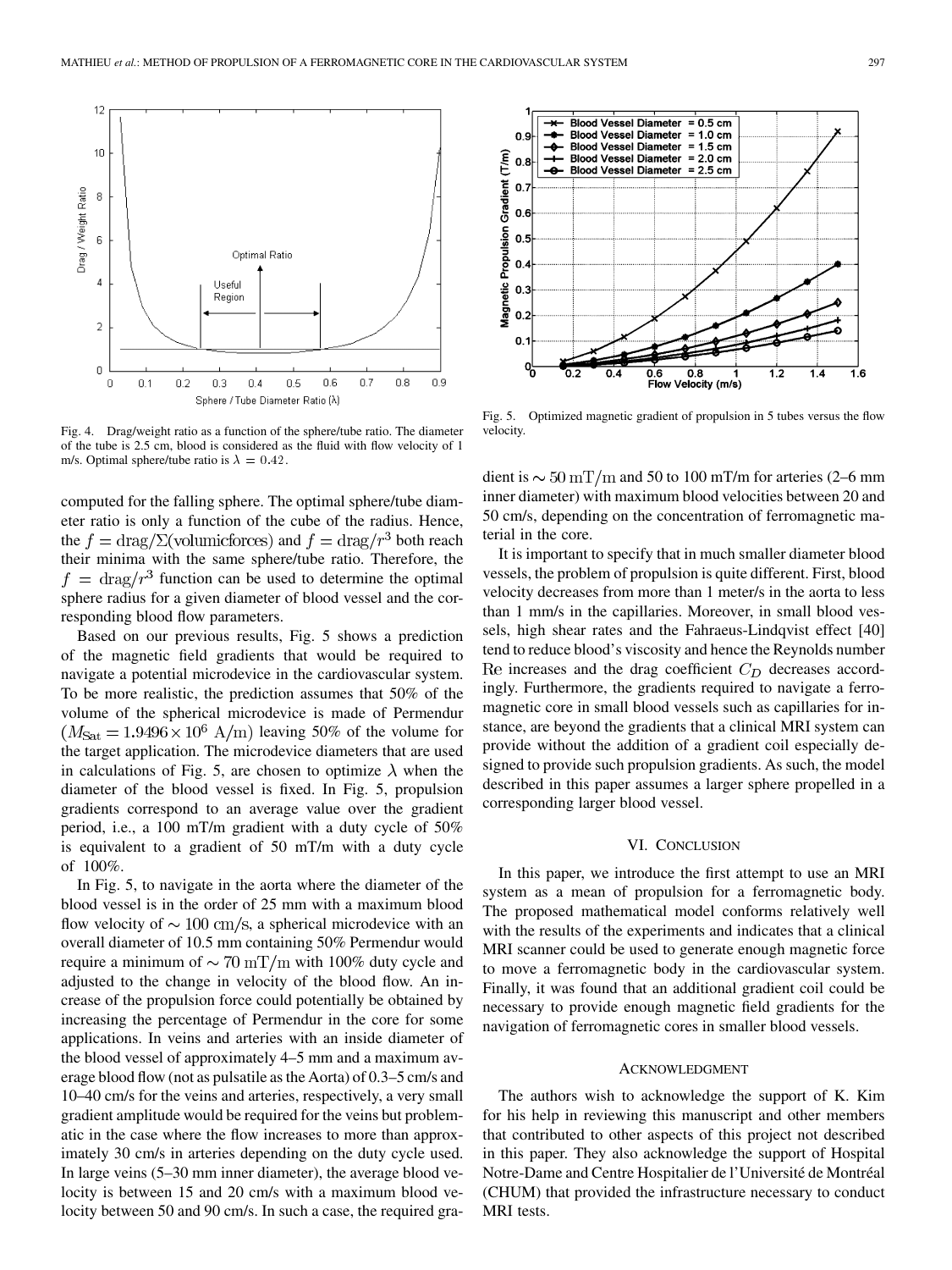### **REFERENCES**

- <span id="page-6-0"></span>[1] (2004) Given Imaging. Given Imaging Home Page. [Online]. Available: http://www.givenimaging.com
- [2] L. Rubinstein. A practical NanoRobot for treatment of various medical problems. presented at 8th Foresight Conf. Molecular Nanotechn.. [Online]. Available: http://www.foresight.org/Conferences/MNT8/Papers/Rubinstein/
- [3] M. Otis, R. Bernier, Y. Pasco, H. Menard, H. Semmaoui, M. Jarry, and R. Fontaine, "Development of an Hexapod BioMicRorobot with Nafion-Pt IPMC microlegs," in *Proc. 25th Ann. Int. Conf. IEEE Engineering in Medicine and Biology Society*, Cancun, Mexico, 2003, pp. 3423–3426.
- [4] J.-B. Mathieu, S. Martel, L. Yahia, G. Soulez, and G. Beaudoin, "MRI systems as a mean of propulsion for a microdevice in blood vessels," in *Proc. 25th Ann. Int. Conf. IEEE Engineering in Medicine and Biology Society*, Cancun, Mexico, 2003, pp. 3419–3422.
- [5] S. Martel, J. Mathieu, L. Yahia, G. Beaudoin, and G. Soulez, "Method and System for Propelling and Controlling Displacement of a Microrobot in a Blood Vessel," US Patent 10/417 475, Apr. 15, 2003.
- [6] S. Martel, J.-B. Mathieu, O. Felfoul, H. Macicior, G. Beaudoin, G. Soulez, and L. Yahia, "Adapting MRI systems to propel and guide microdevices in the human blood circulatory system," presented at the 26th Conf. IEEE Engineering in Medicine and Biology Society, San Francisco, CA, Sep. 2004.
- [7] O. Felfoul, S. Martel, G. Beaudoin, and J.-B. Mathieu, "Micro-device's susceptibility difference based MRI positioning system, a preliminary investigation," presented at the 26th Conf. IEEE Engineering in Medicine and Biology Society, San Francisco, CA, Sep. 2004.
- [8] M. S. Grady, M. A. Howard 3rd, J. A. Molloy, R. C. Ritter, E. G. Quate, and G. T. Gillies, "Nonlinear magnetic stereotaxis: Three-dimensional, *in vivo* remote magnetic manipulation of a small object in canine brain," *Med. Phys.*, vol. 17, pp. 405–15, May-Jun. 1990.
- [9] M. S. Grady, M. A. Howard, R. C. Ritter, E. G. Quate, J. A. Molloy, M. A. Lawson, K. G. Wika, P. A. Ramos, and G. T. Gillies, "Magnetic stereotaxis system for neurosurgical procedures," in *Instrum. Aerosp. Ind., Proc. ISA Aerospace Instrumentation Symp.: Proc. 37th Int. Instrumentation Symp.*, vol. 37, May 5–9, 1991, pp. 665–675.
- [10] M. S. Grady, M. A. Howard 3rd, W. C. Broaddus, J. A. Molloy, R. C. Ritter, E. G. Quate, and G. T. Gillies, "Magnetic stereotaxis: A technique to deliver stereotactic hyperthermia," *Neurosurgery*, vol. 27, pp. 1010–5, Dec. 1990.
- [11] M. S. Grady, M. A. Howard 3rd, J. A. Molloy, R. C. Ritter, E. G. Quate, and G. T. Gillies, "Preliminary experimental investigation of *in vivo* magnetic manipulation: Results and potential application in hyperthermia," *Med. Phys.*, vol. 16, pp. 263–72, Mar.-Apr. 1989.
- [12] J. A. Molloy, R. C. Ritter, M. S. Grady, M. A. Howard 3rd, E. G. Quate, and G. T. Gillies, "Experimental determination of the force required for insertion of a thermoseed into deep brain tissues," *Ann. Biomed. Eng.*, vol. 18, pp. 299–313, 1990.
- [13] M. A. Howard, M. S. Grady, R. C. Ritter, G. T. Gillies, E. G. Quate, and J. A. Molloy, "Magnetic movement of a brain thermoceptor," *Neurosurgery*, vol. 24, pp. 444–8, Mar. 1989.
- [14] E. G. Quate, K. G. Wika, M. A. Lawson, G. T. Gillies, R. C. Ritter, M. S. Grady, and M. A. I. Howard, "Goniometric motion controller for the superconducting coil in a magnetic stereotaxis system," *IEEE Trans. Biomed. Eng.*, vol. 38, no. 9, pp. 899–905, Sep. 1991.
- [15] (2004) Stereotaxis. Stereotaxis—Digital Solutions for Interventional Medicine. [Online]. Available: http://www.stereotaxis.com
- [16] T. Honda, K. I. Arai, and K. Ishiyama, "Micro swimming mechanisms propelled by external magnetic fields," in *IEEE Trans. Magn. (Proc. 1996 IEEE Int. Magnetics Conf. (INTERMAG'96). Part 2 (of 3)*, vol. 32, Sep. 1996, pp. 5085–5087.
- [17] K. Ishiyama, K. I. Arai, M. Sendoh, and A. Yamazaki, "Spiral-type micro-machine for medical applications," in *Proc. 2000 Int. Symp. Micromechatronics and Human Science*, Oct. 22–25, 2000, pp. 65–69.
- [18] K. Ishiyama, M. Sendoh, and K. I. Arai, "Magnetic micromachines for medical applications," *J. Magn. Magn. Mater.*, vol. 242–245, no. I, pp. 41–46, Apr. 2002.
- [19] K. Ishiyama, M. Sendoh, A. Yamazaki, and K. I. Arai, "Swimming micro-machine driven by magnetic torque," *Sensors Actuators, A: Phys.*, vol. 91, no. 1–2, pp. 141–144, Jun. 2001.
- [20] K. Ishiyama, M. Sendoh, A. Yamazaki, M. Inoue, and K. I. Arai, "Swimming of magnetic micro-machines under a very wide-range of Reynolds number conditions," in *Proc. 8th Joint Magnetism and Magnetic Materials Int. Magnetic Conf. (MMM-Intermag)*, Jan. 7–11, 2001, pp. 2868–2870.
- [21] M. Sendoh, N. Ajiro, K. Ishiyama, M. Inoue, K. I. Arai, T. Hayase, and J. Akedo, "Effect of machine shape on swimming properties of the spiral-type magnetic micro-machine," in *1999 IEEE Int. Magnetics Conf. (IEEE Intermag 1999)*, May 18–21, 1999, pp. GF-10–GF-10.
- [22] M. Sendoh, K. Ishiyama, M. Inoue, and K. I. Arai, "Fabrication of spiral-type magnetic micro-machine running in a gel," in *2000 IEEE Int. Magnetics Conf. Dig. (IEEE Intermag 2000)*, Apr. 9–13, 2000, pp. AS-09–AS-09.
- [23] M. Sendoh, K. Ishiyama, and K. I. Arai, "Direction and individual control of magnetic micromachine," in *Proc. 2002 Int. Magnetics Conf. (IEEE Intermag 2002)*, Apr.–May 2002, pp. 3356–3358.
- [24] M. Sendoh, K. Ishiyama, K. I. Arai, M. Jojo, F. Sato, and H. Matsuki, "Fabrication of magnetic micro-machine for local hyperthermia," in *Proc. 2002 IEEE International Magnetics Conf. (Intermag 2002)*, Apr.–May 2002, pp. FU11–FU11.
- [25] K. B. Yesin, K. Vollmers, and B. J. Nelson, "Analysis and design of wireless magnetically guided microrobots in body fluids," in *Proc. 2004 IEEE Int. Conf. Robotics and Automation*, Apr.–May 26–1, 2004, pp. 1333–1338.
- [26] F. M. White, *Viscous Fluid Flow*, ser. Mechanical Engineering. New York: McGraw Hill, 1991.
- [27] P. Kundu and I. Cohen, *Fluid Mechanics*, 2nd ed: Academic, 2002.
- [28] V. Fidleris and R. L. Whitmore, "Experimental determination of the wall effect for spheres falling axially in cylindrical vessels," *Br. J. Appl. Phys.*, vol. 12, pp. 490–494, Sep. 1961.
- [29] P. H. T. Uhlherr and R. P. Chhabra, "Wall effect for the fall of spheres in cylindrical tubes at high Reynolds number," *Can. J. Chem. Eng.*, vol. 73, no. 6, pp. 918–923, 1995.
- [30] R. Kehlenbeck and R. Di Felice, "Empirical relationships for the terminal settling velocity of sheres in cylindrical columns," *Chem. Eng. Technol.*, vol. 21, pp. 303–308, 1999.
- [31] R. M. Wham, O. A. Basaran, and C. H. Byers, "Wall effects on flow past fluid spheres at finite Reynolds number: Wake structure and drag correlations," *Chem. Eng. Sci.*, vol. 52, no. 19, pp. 3345–3367, Oct. 1997.
- [32] Munroe, "The english versus the continental system of jigging—Is close sizing advantageous?," *Trans. Am. Inst. Mining Eng.*, vol. 17, pp. 637–637, 1888.
- [33] J.-B. Mathieu, S. Martel, L. Yahia, G. Soulez, and G. Beaudoin, "Preliminary investigation of the feasibility of magnetic propulsion for future microdevices in blood vessels," Biomed. Mater. Eng., to be published.
- [34] (2004) Princeton Applied Research. Princeton Applied Research Home. [Online]. Available: http://www.princetonappliedresearch.com
- [35] (2004) Sypris Test & Measurement. Sypris Test & Measurement/F.W. Bell Products. [Online]. Available: http://www.fwbell.com/
- [36] (2004) March Pumps. March Magnetic Pumps. [Online]. Available: http://www.marchpump.com/
- [37] (2004) Stainless-Steel 65 mm & 150-mm Calibrated/Direct Reading. Barnant Company. [Online]. Available: http://www.barnant.com/gilmont/prod707.htm
- [38] F. M. White, *Fluid Mechanics*, 4th ed. New York: McGraw Hill, 1999.
- [39] (2004) Philips Medical. Philips, Magnetic Resonance Imaging—Achieva 1.5 T. [Online]. Available: http://www.medical.philips.com/main/products/mri/products/achieva15T/index.html
- [40] W. R. Milnor, *Hemodynamics*. Baltimore, MD: Williams and Wilkins, 1982.



**Jean-Baptiste Mathieu** received the B.Sc. degree in mechanical engineering in 2002 and the M.S. degree in biomedical engineering from Ecole Polytechnique de Montréal (EPM), Montréal, QC, Canada, in 2004.

He is currently with the NanoRobotics Laboratory in the department of Computer Engineering at EPM. His current research interests are in the development of medical applications of microdevices propelled in the blood vessels by magnetic gradients generated by magnetic resonance imaging (MRI) systems.